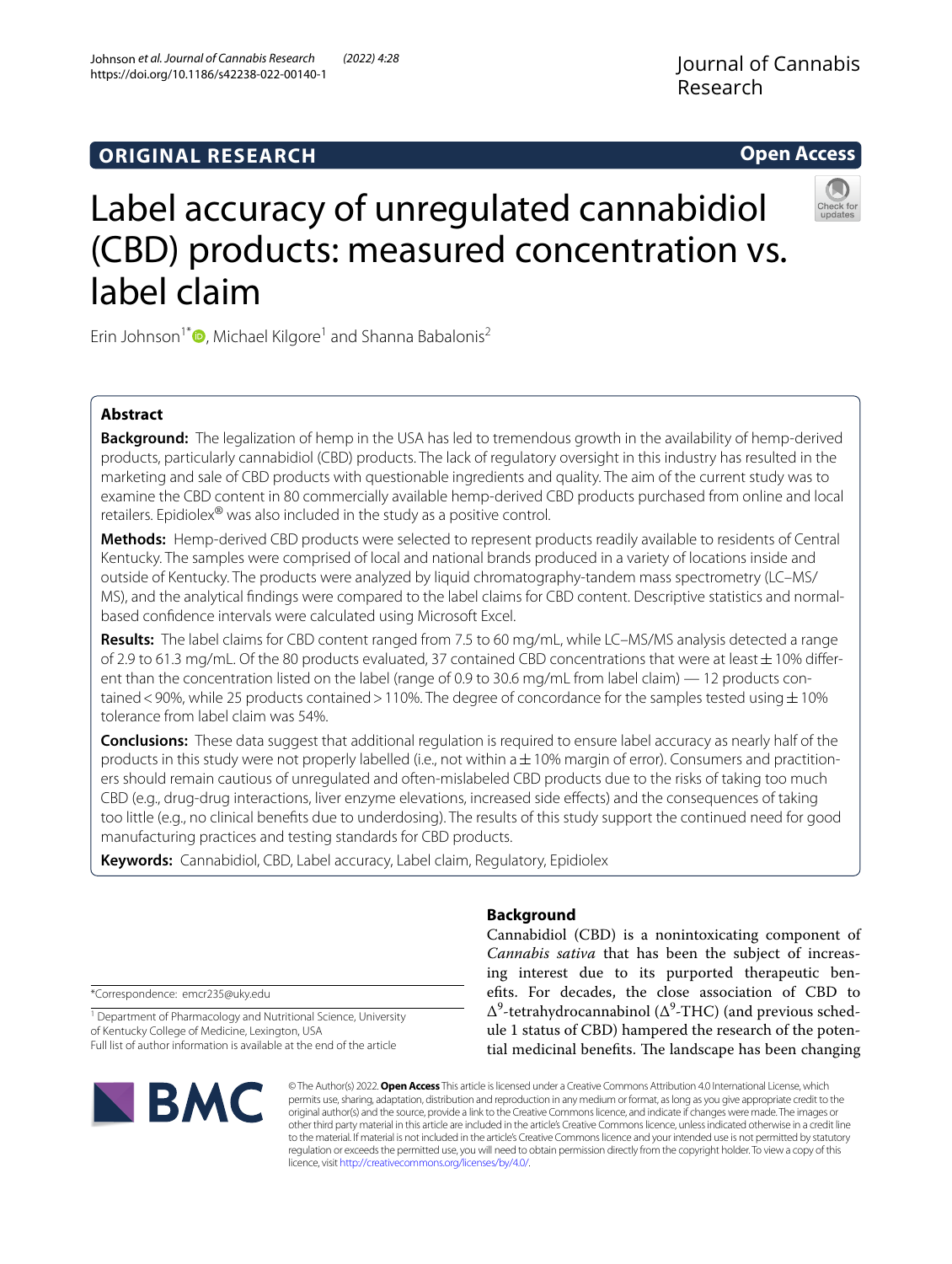since, [2018](#page-6-0) (1)the passage of the Agricultural Improvement Act of 2018 (2018 Farm Bill) which legalized products derived from hemp, defned as the plant/plant parts of *Cannabis sativa* L. with a Δ<sup>9</sup> -THC concentration of no more than 0.3% of dry weight, and (Agricultural Improvement Act, [2018\)](#page-6-0) and (2) the removal of CBD from the US Drug Enforcement Administration (DEA) list of controlled substances. This legalization of hemp and hemp-derived products has led to rapid growth in the CBD industry. Epidolex®, a purifed oral solution of CBD, was approved by the US Food and Drug Administration (FDA) in June 2018 and is now approved for the treatment of three forms of epilepsy, Lennox-Gastaut, Dravet syndrome, and epilepsy associated with tuberous sclerosis (Corroon and Kight [2018;](#page-6-1) FDA approves new indication for drug containing an active ingredient derived from cannabis to treat seizures in rare genetic disease [press release] [2020\)](#page-6-2). With the exception of Epidiolex®, CBD products are largely unregulated in the USA and currently considered neither drugs nor legal dietary supplements (Gurley et al. [2020](#page-6-3)). Although the FDA has utilized the authority under the Federal Food, Drug, and Cosmetic Act (FD&C Act) to enforce some regulation of CBD products (e.g., false marketing claims) (Wagoner et al. [2021\)](#page-6-4), there has been public pressure for the FDA to establish clear regulatory guidelines for CBD products.

Specifcally, the FDA held a public hearing in June 2019 regarding CBD regulation and heard concerns from scientists regarding the chemical constituents of unregulated CBD products, including contamination from fungus, harmful by-products from the manufacturing process, and the presence of dangerous drugs (JWH compounds, cathinones) (FDA May 31, 2019) (Scientifc data and information about products containing cannabis or cannabis-derived compounds  $2019$ ). The FDA and several research groups have also examined CBD concentrations in products and have reported generally consistent fndings indicating concern with the label accuracy. Between 2015 and 2016, the FDA issued warning letters to 14 businesses with products containing less CBD than indicated on the label including instances of CBD content being negligible or less than 1% of the label claimed content. (FDA. Warning Letters and Test Results for Cannabidiol-Related Products, [2021](#page-6-6)) In a study of 84 CBD products, only 31% of the products tested were accurately labelled (i.e., within 10% of advertised CBD content) (Bonn-Miller et al. [2017\)](#page-6-7). Another study of CBD products in Mississippi showed that only 2 out of 20 products were within 10% of the advertised CBD con-tent (Gurley et al. [2020\)](#page-6-3). The issue of label accuracy is not unique to the USA. A study in the Netherlands showed that out of 16 CBD oil products tested, only 5 contained CBD within 10% of the label claimed amount (Hazekamp [2018](#page-6-8)), and a study in Italy found that of 14 CBD oil products tested, only 5 contained CBD consistent within 10% of the labelled content (Pavlovic et al. [2018](#page-6-9)). In a study from the UK, the researchers reported that 11 of the 29 CBD oil products tested contained CBD within 10% of the advertised amount (Liebling et al. [2022\)](#page-6-10).

For the current study, hemp-derived products  $(n=80)$ were purchased at various stores in Central Kentucky and from online retailers from April 2 to May 9, 2021. The products were analyzed for CBD content, and the results were compared to the product label claims. Whereas previous studies have evaluated products available online (Bonn-Miller et al. [2017](#page-6-7)) or local retailer in a specifc state (Gurley et al. [2020\)](#page-6-3), this study investigated both online and local retailers. This study also included the FDA-approved product Epidiolex® as a positive control. Additionally, this study focused solely on oil products as oils were the most prevalent option at time of purchase.

### **Methods**

## **Sample selection**

CBD-containing products were acquired via online and brick and mortar retail sources. Of the 80 samples, 44 CBD products were purchased from USA-based online retailers, and the remaining 36 CBD products were purchased from local retailers within Central Kentucky (e.g., CBD shops, head shops, health food markets, and health/ wellness stores). The sample set was comprised of 51 different brands (both national and local brands) from 21 online retailers and 9 local (brick and mortar) retailer sources. Epidiolex® (the FDA-approved CBD product) was also obtained (University of Kentucky Investigational Drug Service Pharmacy) to serve as positive control.

Upon purchase, each product was randomly assigned a study identifer to blind researchers to product identifcation. Products 14 and 15 were lost in shipping and thus not included in the analyses (81 total products including Epidiolex®). Upon receipt, product packaging and seals were inspected to ensure product integrity. The lot numbers were recorded, and the products were stored according to packaging instructions or at room temperature in a dry space if instructions were not provided. All products were tested immediately after opening, and all were tested well before their expiration date.

For product label accuracy, an allowable variance of  $\pm$  10% was used, similar to other label accuracy studies (Bonn-Miller et al. [2017\)](#page-6-7), (Pavlovic et al. [2018](#page-6-9)), (Liebling et al. [2022](#page-6-10)), with detected CBD concentrations>110% of labelled value indicating the product was under-labelled (i.e., the product contained more CBD than the label indicated), and detection of<90% of labelled CBD concentration indicating the product was over-labelled (i.e., the product contained less CBD than label indicated).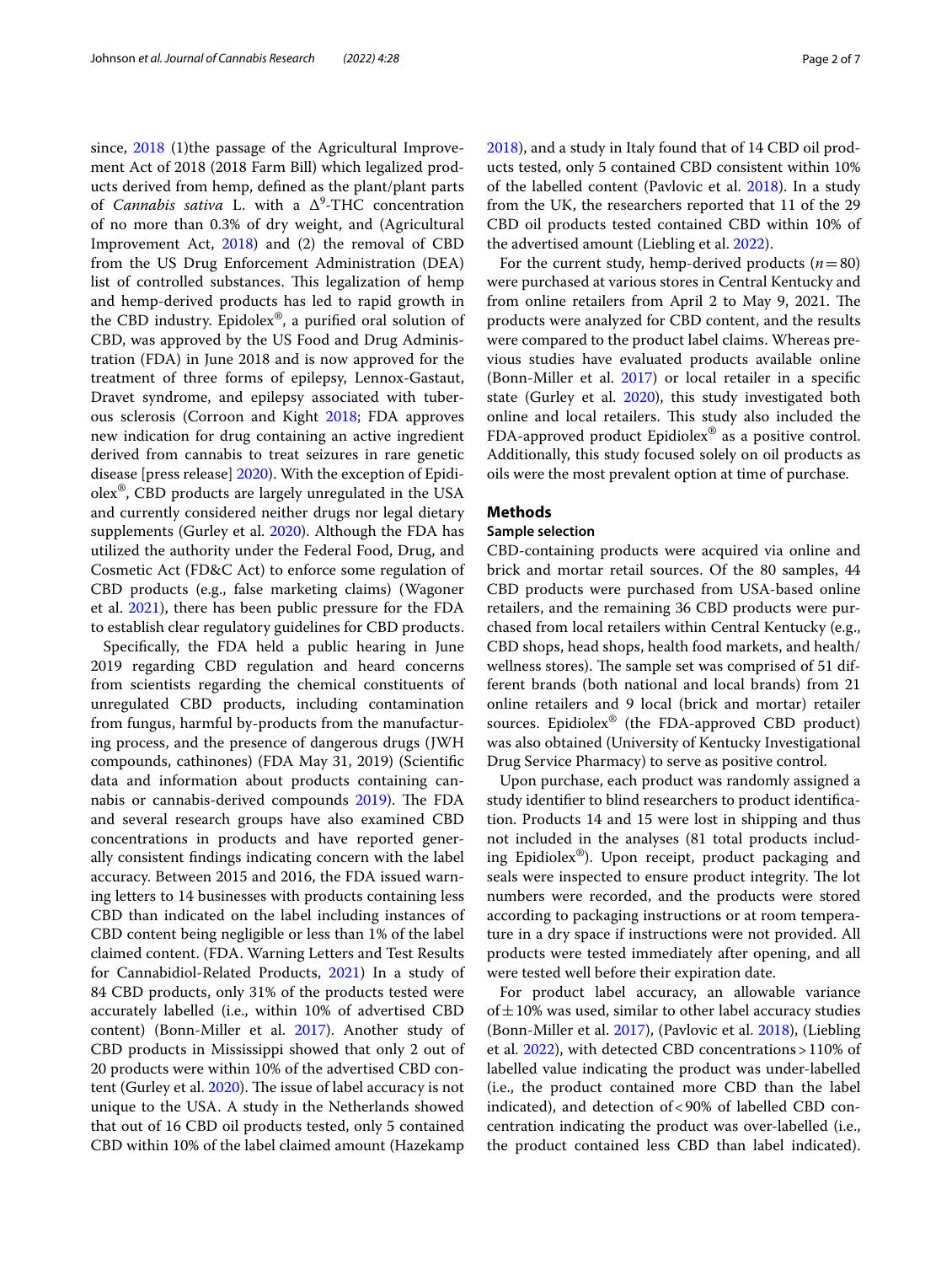Products within $\pm 10\%$  (i.e., 90–110% of labelled value) were categorized as accurately labelled. The observed concentration value was determined by taking the mean of 9 measurements for each sample.

#### **Reagents and standards**

Reference materials were purchased from two diferent sources for the preparation of calibrator samples and quality control samples. CBD was purchased from the Cayman Chemical (Ann Arbor, MI, USA) for the preparation of calibrator samples and from Dr. Ehrenstorfer (LGC Standards, Manchester, NH, USA) for the preparation of quality control samples. Cannabidiol- $d_q$  (CBD- $d_q$ ) was sourced from the Cayman Chemical. Reagents and solvents (LC/MS grade) for use during the extraction and analysis were purchased from Fisher Scientifc (Hampton, NH, USA). Extra virgin olive oil, which was used as an analyte-free matrix, was obtained from a local grocery retailer (Kroger, Cincinnati, OH, USA).

#### **Sample preparation**

Prior to analysis, all sample containers were inverted multiple times to ensure contents were thoroughly mixed. Sub-aliquots, 3 replicates of 50 μL, of products were taken and transferred to appropriately labelled containers where internal standard was added at a concentration of 0.020 mg/mL. After mixing, a fxed volume of acetonitrile was added, and the samples were further mixed and then centrifuged (1811  $\times$  *g*, 20 min). A 50  $\mu$ L sub-portion of the supernatant was transferred to an autosampler vial and diluted with solvent and water to form a sample within an appropriate concentration range and composition (nominally 50:50 acetonitrile: water, v:v) for analysis. The samples were capped and briefly vortex mixed prior to analysis by liquid chromatographytandem mass spectrometry (LC–MS/MS). Samples with analyte concentrations above the calibration range were reanalyzed with dilution (tenfold) prior to internal standard addition.

#### **Instrumentation**

Analysis of samples was carried out via LC–MS/MS using a Thermo Accela 1250 quaternary LC system coupled with a TSQ Vantage mass spectrometer (Waltham, MA, USA). Separations were carried out using a reversed phase ( $C_8$ ) Kinetex<sup>®</sup> analytical column (2.1 – 100 mm, 2.6 μm) purchased from Phenomenex (Torrance, CA, USA). A gradient solvent program was employed using mobile phases of 0.1% formic acid in water (A) and in acetonitrile (B). Briefy, from a starting composition of 50% B, the percentage of organic mobile phase (i.e., B) was increased over 10 min and then an organic fush employed to remove residual matrix components before returning to the solvent starting composition. The solvent flow rate was 500  $\mu$ L/min, and the total analytical run time was 14.25 min.

The mass spectrometer was equipped with an electrospray ionization (ESI) source operated in positive ion mode using selective reaction monitoring (SRM). Monitored transitions for CBD and its internal standard are listed in Table [1.](#page-2-0)

# **Statistical analysis**

For each product sample tested, the measured CBD content was compared to the advertised CBD content on the package label, and the corresponding percentage of label claim was determined. Products were then classifed as under-labelled, over-labelled, or accurately labelled, with a 10% tolerance used for classifcation. Normal-based confdence intervals were then calculated for the proportion of products falling into each category. A secondary analysis partitioned the sample into those purchased online and those purchased locally, and analogous normal-based confdence intervals were calculated for each subset. All calculations were completed using Microsoft Excel.

# **Results**

A total of 81 CBD products were tested (*n*=80 unregulated products and the FDA-approved product Epidi- $\text{olex}^{\circledR}$  [*n* = 1]).

The measured CBD content was compared to the advertised CBD content on the package label, and the percentage of label claim was determined for the CBD content. The CBD content percentage per label claim and milligram deviation per 1 mL of sample from the label claim are shown in Fig. [1.](#page-3-0) Of the 80 unregulated products tested, 31% [95% *CI*, 21–41%] were underlabelled (*n*=25), 15% [95% *CI*, 7–23%] were over-labelled (*n*=12), and 54% [95% *CI*, 43–65%] were accurately labelled (*n*=44). For the 46% [95% *CI*, 35–57%] of out-of-range samples  $(n=37)$ , the range of absolute

<span id="page-2-0"></span>

|  |  |  | <b>Table 1</b> Selective reaction monitoring (SRM) transitions |  |  |
|--|--|--|----------------------------------------------------------------|--|--|
|--|--|--|----------------------------------------------------------------|--|--|

| Analyte                    | Precursor ion (m/z) | Product<br>ions<br>(m/z) |
|----------------------------|---------------------|--------------------------|
| Cannabidiol                | 316.2               | $194.1^a$                |
|                            |                     | 260.2                    |
|                            |                     | 123.0                    |
| Cannabidiol-d <sub>e</sub> | 324.2               | 202.1 <sup>a</sup>       |
|                            |                     | 268.2                    |
|                            |                     | 123.0                    |

<sup>a</sup> Quantifier ion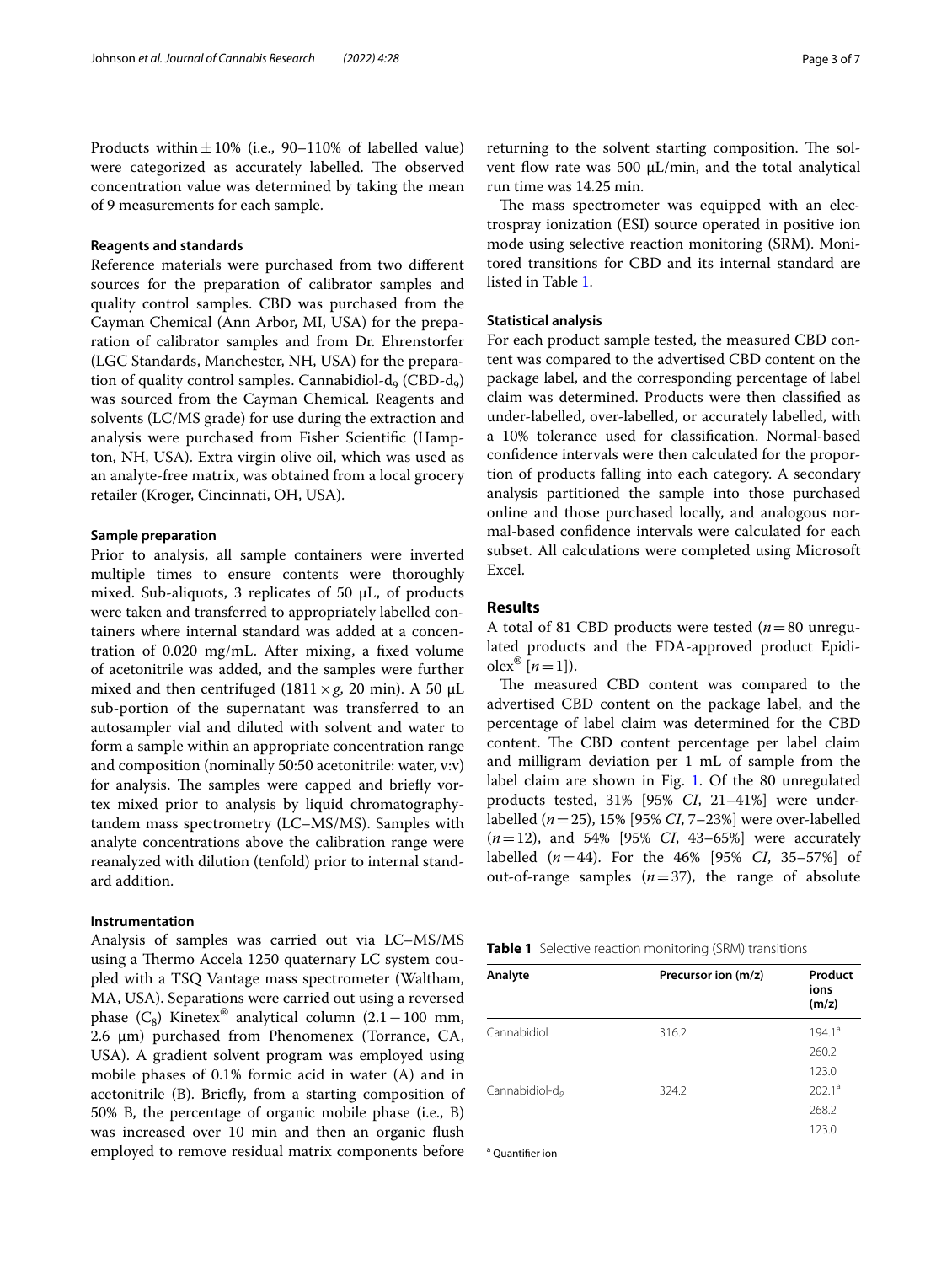

<span id="page-3-0"></span>diference was 0.9 to 30.6 mg/mL from the label claim. Epidiolex was within 4% of its labelled concentration (label, 100 mg/mL; analyzed, 96.1 mg/mL) and is represented in the accurately labelled group. Across the unregulated samples tested, the observed CBD concentrations ranged from 2.9 to 61.3 mg/mL, and the values for percent of label claim ranged from 17 (product 13) to 159% (product 79). For under-labelled products (shown in Table [2](#page-4-0) including standard error of the mean (SEM)), the average amount of CBD was 121% of label claim, standard deviation of 11%, with a range of 110.1% (product 68) to 159% (product 79). For over-labelled products (shown in Table  $3$  including SEM), the average percent of label claim was 61%, standard deviation of 24%, with a range of 17% (product 13) to 89% (product 76).

Of the 80 nonregulated CBD oil products (excluding Epidiolex<sup>®</sup>), 44 products were acquired through online retailers and 36 products purchased at local retailers in Central Kentucky. Of the 44 online products, 25% [95% *CI*, 12–38%] (*n*=11) were under-labelled, 14% [95% *CI*, 3–24%] (*n*=6) were over-labelled, and 61% [95% *CI*, 47–76%] (*n*=27) were accurately labelled for CBD content. Of the 36 locally purchased products, 39% [95% *CI*, 23–55%] (*n*=14) were under-labelled, 17% [95% *CI*, 5–29%] (*n*=6) were over-labelled, and 44% [95% *CI*, 28–61%]  $(n=16)$  were accurately labelled.

# **Discussion**

Recent studies of CBD products have led to quality concerns regarding the accuracy of product labelling especially with regard to CBD content (Gurley et al. [2020](#page-6-3)), (Bonn-Miller et al. [2017\)](#page-6-7), (Hazekamp [2018](#page-6-8)), (Pavlovic et al. [2018\)](#page-6-9), (Liebling et al. [2022](#page-6-10)). For this study, 80 unregulated CBD oil products were purchased from online retailers and local retailers in Central Kentucky. The products purchased for the study represented the range of CBD product manufacturers from local small businesses to companies with nationwide distribution, and Epidiolex® was included as a positive control. Of the products tested, 54% were found to have CBD concentrations consistent with the advertised amount on the label while 31% were found to contain more than 110% of the label claim, and 15% were found to contain less than 90% of the label claim amount of CBD. The results of this study are consistent with the fndings of these previous studies.

Since December 2018, hemp-derived CBD products have inundated the US market in a variety of forms including ingestible oils, gummies, beverages, topical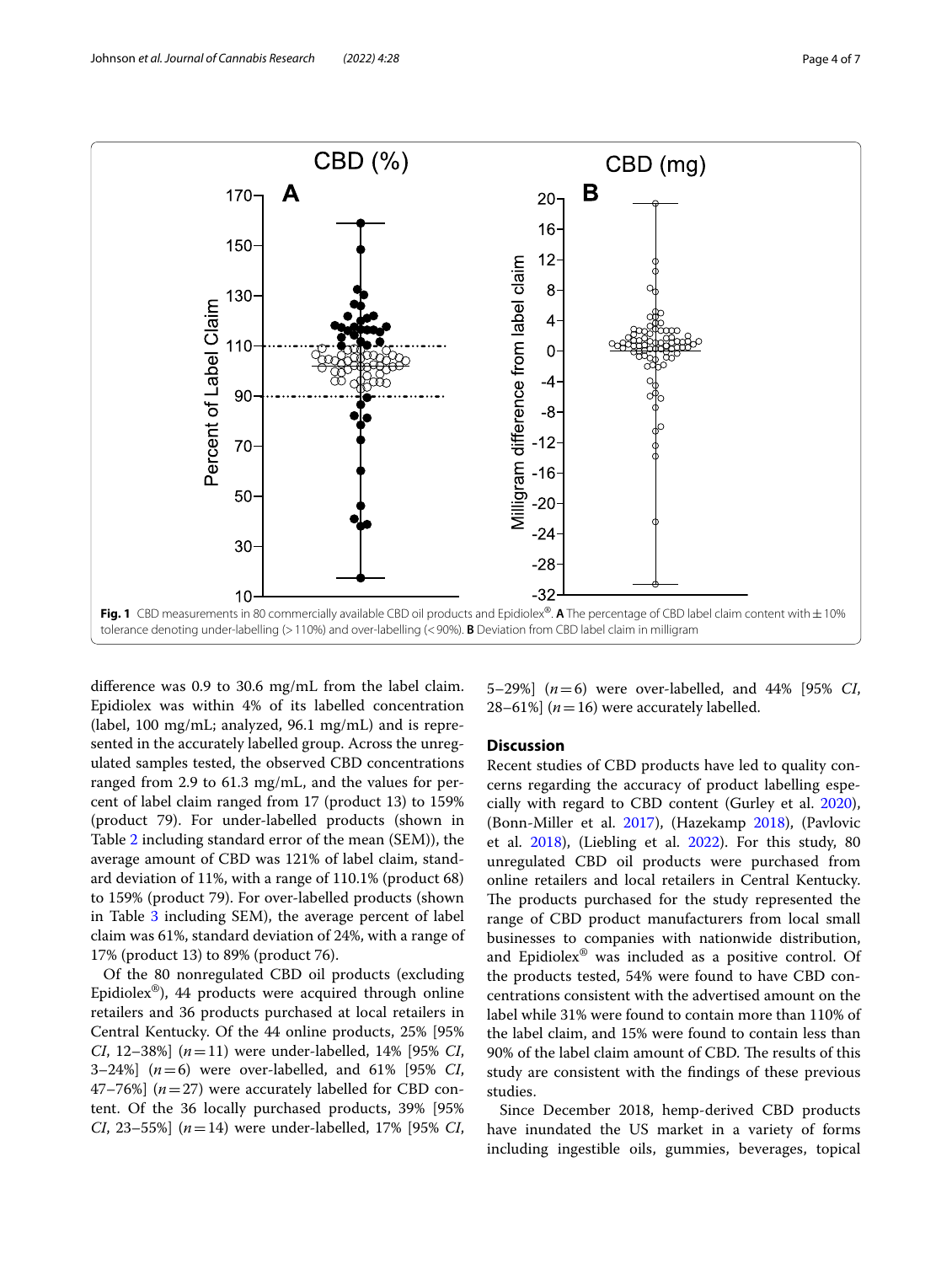| Sample identifier  | Source | Label claim mg CBD/<br>mL | Observed mg $CBD/mL \pm SEM$<br>(mq/mL) | Difference mg CBD/<br>mL | Percent<br>of label<br>claim |
|--------------------|--------|---------------------------|-----------------------------------------|--------------------------|------------------------------|
| 79                 | Online | 20.0                      | $31.8 (\pm 0.5)$                        | 11.8                     | 159                          |
| 12                 | Online | 40.0                      | 59.4 $(\pm 0.8)$                        | 19.4                     | 148                          |
| 40                 | Local  | 10.0                      | 13.3 $(\pm 0.2)$                        | 3.3                      | 133                          |
| 2                  | Local  | 17.0                      | $22.2 (\pm 0.3)$                        | 5.2                      | 130                          |
| 59                 | Local  | 10.0                      | $12.7 (\pm 0.2)$                        | 2.7                      | 127                          |
| 58                 | Local  | 30.0                      | 37.8 $(\pm 0.7)$                        | 7.8                      | 126                          |
| 3                  | Online | 17.0                      | $20.7 (\pm 0.2)$                        | 3.7                      | 122                          |
| 1                  | Local  | 17.0                      | $20.7 (\pm 0.2)$                        | 3.7                      | 122                          |
| 77                 | Online | 50.0                      | 60.5 $(\pm 1.2)$                        | 10.5                     | 121                          |
| 47                 | Local  | 25.0                      | 30.0 ( $\pm$ 0.4)                       | 5.0                      | 120                          |
| 43                 | Local  | 25.0                      | 29.5 ( $\pm$ 0.4)                       | 4.5                      | 118                          |
| 33                 | Local  | 10.3                      | $12.2 (\pm 0.1)$                        | 1.8                      | 118                          |
| 39                 | Local  | 10.0                      | $11.8 (\pm 0.1)$                        | 1.8                      | 118                          |
| 38                 | Local  | 10.0                      | 11.7 $(\pm 0.1)$                        | 1.7                      | 117                          |
| 4                  | Online | 50.0                      | 58.3 $(\pm 1.1)$                        | 8.3                      | 117                          |
| 22                 | Online | 16.7                      | 19.4 $(\pm 0.4)$                        | 2.7                      | 116                          |
| 26                 | Local  | 16.7                      | 19.4 $(\pm 0.3)$                        | 2.7                      | 116                          |
| 37                 | Local  | 8.3                       | $9.7 (\pm 0.1)$                         | 1.3                      | 116                          |
| 81                 | Online | 16.7                      | 19.3 $(\pm 0.3)$                        | 2.6                      | 116                          |
| 36                 | Local  | 8.3                       | $9.5 (\pm 0.1)$                         | 1.2                      | 114                          |
| 66                 | Online | 16.7                      | 18.9 $(\pm 0.3)$                        | 2.2                      | 113                          |
| 67                 | Online | 16.7                      | 18.6 $(\pm 0.3)$                        | 2.0                      | 112                          |
| 42                 | Local  | 25.0                      | 27.9 $(\pm 0.4)$                        | 2.9                      | 112                          |
| 11                 | Online | 8.4                       | $9.3 (\pm 0.1)$                         | 0.9                      | 110                          |
| 68                 | Online | 16.7                      | 18.3 $(\pm 0.2)$                        | 1.7                      | 110                          |
| Mean               |        | 19.7                      | 24.1                                    | 4.5                      | 121                          |
| Standard deviation |        | 11.8                      | 15.3                                    | 4.2                      | 11                           |

# <span id="page-4-0"></span>**Table 2** List of samples containing at least 10% more CBD than label claim (i.e., under-labelled samples)

<span id="page-4-1"></span>**Table 3** List of samples containing at least 10% less CBD than label claim (i.e., over-labelled samples)

| Sample identifier  | Source | Label claim mg CBD/ | Observed mg CBD/mL $\pm$ SEM | Difference mg CBD/ | Percent           |
|--------------------|--------|---------------------|------------------------------|--------------------|-------------------|
|                    |        | mL                  | (mg/mL)                      | mL                 | of label<br>claim |
| 76                 | Online | 16.7                | 14.9 $(\pm 0.2)$             | $-1.8$             | 89                |
| 30                 | Local  | 33.3                | $28.9 (\pm 0.2)$             | $-4.5$             | 87                |
| 5                  | Online | 33.3                | $27.4 (\pm 0.2)$             | $-5.9$             | 82                |
| 7                  | Online | 33.3                | $27.1 (\pm 0.3)$             | $-6.2$             | 81                |
| 29                 | Local  | 34.5                | $27.1 (\pm 0.4)$             | $-7.4$             | 79                |
| 80                 | Online | 20.0                | 14.5 $(\pm 0.7)$             | $-5.5$             | 73                |
| 31                 | Local  | 25.0                | 15.1 $(\pm 0.2)$             | $-9.9$             | 60                |
| 28                 | Local  | 41.7                | 19.2 $(\pm 0.2)$             | $-22.4$            | 46                |
| 48                 | Local  | 17.9                | 7.3 $(\pm 0.1)$              | $-10.5$            | 41                |
| 24                 | Online | 50.0                | 19.4 $(\pm 0.4)$             | $-30.6$            | 39                |
| 45                 | Local  | 20.0                | 7.6 $(\pm 0.1)$              | $-12.4$            | 38                |
| 13                 | Online | 16.7                | $2.9 \ (\pm 0.1)$            | $-13.8$            | 17                |
| Mean               |        | 28.5                | 17.6                         | $-10.9$            | 61                |
| Standard deviation |        | 10.8                | 8.8                          | 8.2                | 24                |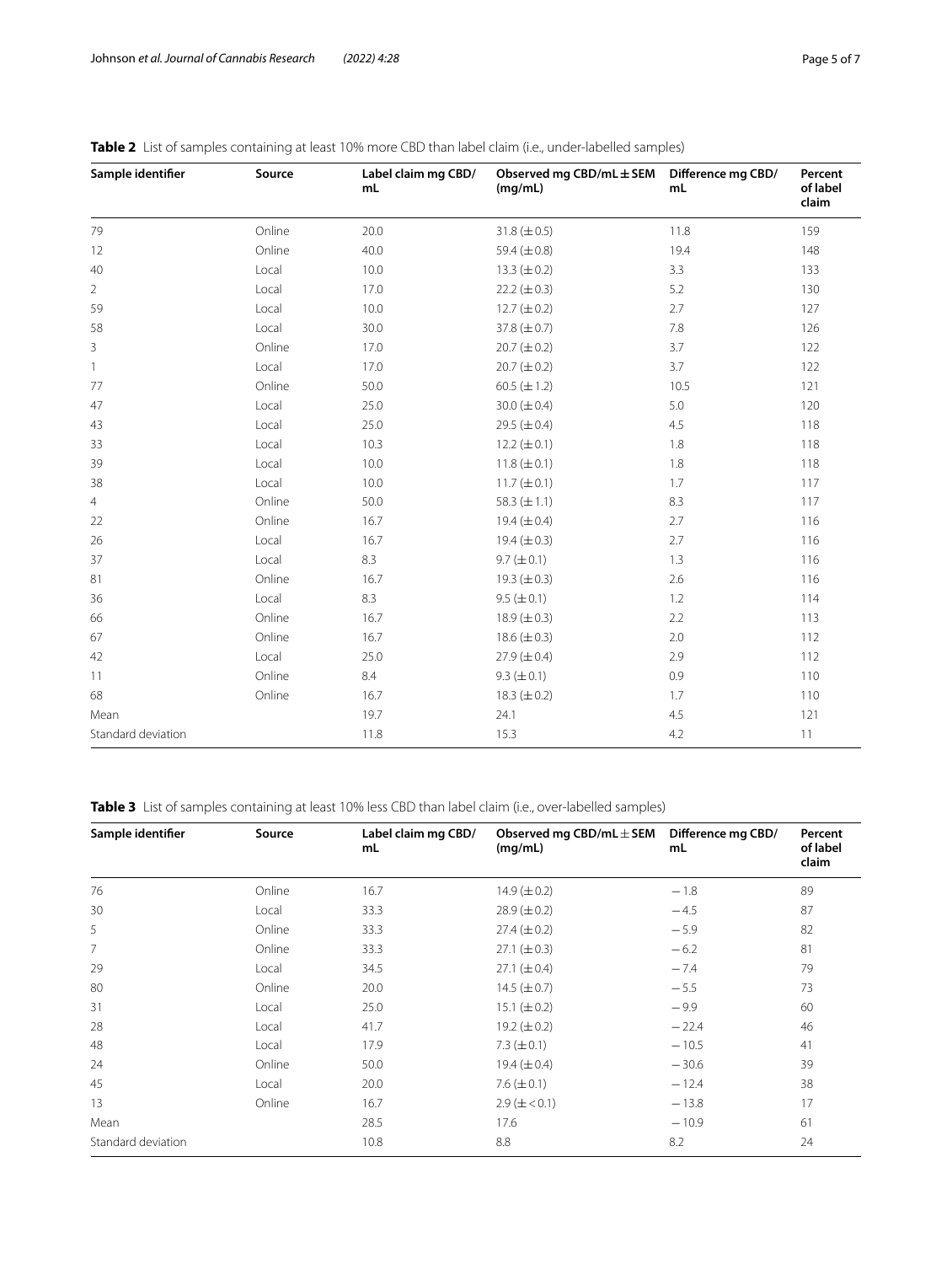creams, and inhalation liquids (i.e., vape pens), with sublingual oils being the most common (Corroon and Phillips [2018](#page-6-11)). During this time, the regulatory status of CBD oils has been vague and imprecise. Consumers have increasingly explored and used CBD oils for the purported benefts primarily as a specifc therapy for medical conditions and secondarily for general health and wellbeing (Corroon and Phillips [2018](#page-6-11)). Corroon and Phillips reported that consumers are taking CBD products to treat multiple medical conditions, with an average of 2.67 medical conditions per consumer. However, there is a disconnect between the products that consumers are actually taking (i.e., the unregulated CBD products analyzed here) and the CBD products that are being tested in clinical trials (e.g., Epidiolex®,other pharmaceutical grade/regulated products) (Gurley et al. [2020\)](#page-6-3). In addition, although Epidiolex® is currently FDA approved for the treatment of three seizure conditions, CBD has not been FDA approved to treat other conditions. Despite its popularity for the treatment of pain, anxiety, insomnia, and other conditions, there is not substantial scientifc evidence to support its use for these conditions (due to little to no controlled data or data that suggest little to no efficacy) (Cannabidiol: critical review report. Expert Committee on Drug Dependence [2018;](#page-6-12) Britch et al. [2021](#page-6-13)). Despite this lack of empirical evidence, consumers are learning about CBD and often determining their own treatment plans from anecdotal evidence acquired from Internet research, family members, or friends (Corroon and Phillips [2018\)](#page-6-11). As consumers are taking CBD products without medical guidance, it is imperative that, at a minimum, product labels convey clear and accurate information on CBD content to best allow the consumer to be accurately informed about the doses that they are taking. The inaccuracy of labelling means that vulnerable consumers will not receive the expected dose of CBD leading to concerns with respect to efficacy, side effects, and consumer safety. With the range of CBD concentrations available to consumers, 7.5 to 60 mg/mL in this study, even small percentages of label inaccuracy could result in signifcant variation of CBD dosage from the intended dose, especially considering the potential for dosing multiple times per day.

The bioavailability of CBD has been estimated to be 6% due to extensive frst pass metabolism (Cannabidiol: critical review report. Expert Committee on Drug Dependence, [2018\)](#page-6-12). CBD metabolism occurs in the liver through the actions of cytochrome P450 isozymes (Jiang et al. [2011](#page-6-14); Samanta [2019](#page-6-15)). More specifcally, the primary metabolites of CBD, 7-hydroxy-CBD, and 6-hydroxy-CBD have been shown to be mediated by CYP2C19 and CYP3A4 (Jiang et al. [2011\)](#page-6-14). In vitro, Bansal et al. reported time-dependent inhibition of CYP1A2, CYP2C19, and

CYP3A, demonstrated by a decrease in activity of 83%, 75%, and 85%, respectively (Bansal et al. [2020\)](#page-6-16). Clinical studies of epilepsy using Epidiolex® have demonstrated potential inhibition or induction of CYP2C19, CYP3A4, CYP2C8, CYP2C9, CYP1A2, CYP2B6, UGT1A9, and UGT2B7 (Samanta [2019](#page-6-15)), (Epidiolex: prescribing informtion.  $2018$ ). The risk of dose-dependent drug-drug interaction (when high doses of CBD are taken in combination with other medications and/or dietary supplements) emphasizes the need for accuracy in labelling to better assist the consumer/practitioners to determine appropriate dosing.

High doses of CBD can also lead to hepatocellular injury/toxicity (Epidiolex: prescribing informtion [2018](#page-6-17)). In a study of acute and subacute toxicity, CBD dose dependently increases both alanine aminotransferase (ALT) and aspartate aminotransferase (AST) along with an increase of liver-to-body weight ratios and increased total bilirubin (Ewing et al. [2019\)](#page-6-18). In some clinical trials, elevated liver aminotransferase enzyme levels were>3 times the upper limit of the normal range and led to patient withdrawal (Devinsky et al. [2017;](#page-6-19) Leehey et al. [2020](#page-6-20)). Additionally, Ewing et al. showed diferential regulation of more than 50 gene markers related to hepatotoxicity after administration of CBD (Ewing et al. [2019](#page-6-18)). Elevation of markers of liver injury after administration of CBD has been shown to occur in a dose-dependent manner. Label accuracy is important for consumers since hepatocellular injury is dose dependent especially with consideration of concomitant drug administration.

Limitations of the presented data include the following: (1) the analysis of only hemp-derived oil products to the exclusion of other product types such as gummies, topicals, and vapes — at the time of purchase, oils were the most prevalent option available; (2) reporting only CBD concentrations but no other cannabinoid concentrations; and (3) not implementing a formal sampling protocol (i.e., a priori distribution of online, national and local brands; although all are represented in the current data).

## **Conclusions**

The results of this study add to the evidence from several countries demonstrating that CBD content in over-thecounter CBD oil products is often inconsistent with the label claims. Inaccurate labelling has the potential to present safety risks to the consumer. As most consumers are using CBD products as therapeutic treatments for some types of medical condition, the dosing is important when considering the potential for CBD accumulation, elevation of liver enzymes, and drug-drug interactions. The fndings reported here emphasize the continued need for clear and consistent regulation from federal and state agencies to ensure label accuracy of CBD products and